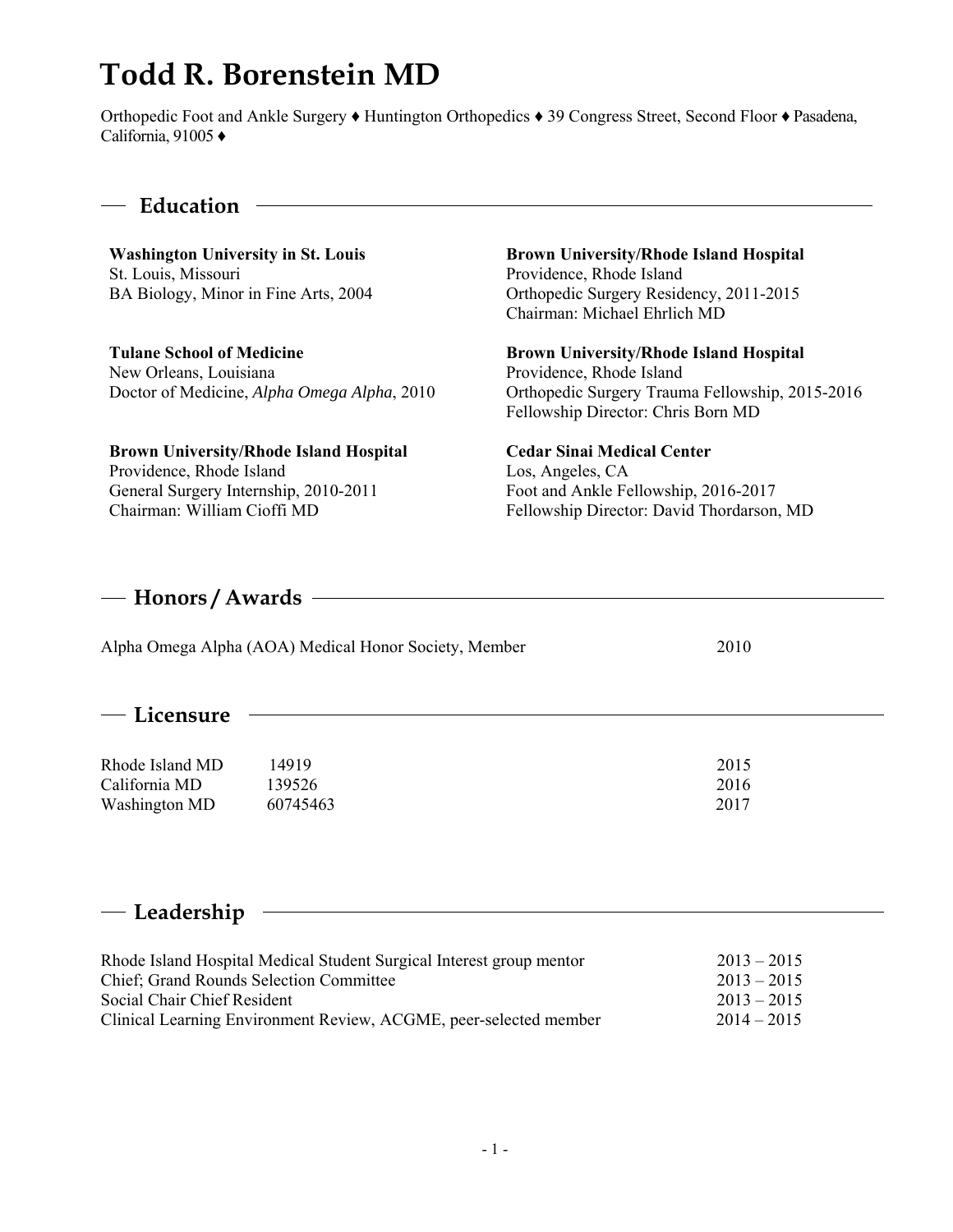# **Research Experience**

| <b>National Institute of Health</b>                                                                                 | 2004-2006     |
|---------------------------------------------------------------------------------------------------------------------|---------------|
| National Cancer Institute                                                                                           |               |
| <b>Experimental Transplantation and Immunology Branch</b>                                                           |               |
| Post-Baccalaureate Research Fellow-National Cancer Institute<br>$\bullet$<br>Principle Investigator: Dr. Dan Fowler |               |
| <b>Experimental Bone Marrow Transplantation</b>                                                                     |               |
| <b>Brown University – Warren Alpert School of Medicine</b><br>Department of Orthopaedic Surgery                     | $2011 - 2015$ |
| Division of Hand Surgery<br>$\bullet$<br>Mentors: Edward Akelman MD, JJ Crisco PhD, Manuel DaSilva MD               |               |

- *Triquetrohamate Ligament Excision and Carpal Instability in Cadavers Instability in Cadavers*
- *Pisiform Excision and Carpal Instability in Cadavers Instability in Cadavers*
- Division of Trauma
	- Mentors: Chris Born MD and Roman Hayda MD
	- *Modified 3 screw fixation of Pauwels III Femoral Neck Fractures*
- Division of Foot and Ankle Surgery
	- Mentors: Brad Blankenhorn MD
		- *Arthroscopic evaluation of syndesmotic injuries*

# **Peer-Reviewed Publications**

- **Borenstein TR**, Anand K, Quanlin L, Charlton T, Thordarson D. A Review of Perioperative Complications of Outpatient Total Ankle Arthroplasty. Foot and Ankle International. 2018 Feb;39(2):143-148. doi: 10.1177/1071100717738748. Epub 2017 Nov 21
- Johnson JP**, Borenstein TR**, Waryasz GR, Klinge SA, McClure PK, Chambers AB, Hayda RA, Born CT. Vertically oriented femoral neck fractures: A biomechanical comparison of three fixation constructs. J Orthop Trauma. 2017 Mar 23.
- Waryasz GR, Tambone R, **Borenstein TR**, Gil JA, DaSilva M. A Review of Anatomical Placement of Coritcosteroid Injections for Uncommon Hand, Wrist, and Elbow pathologies. R I Med J (2013). 2017 Mar 1;100(2):31-34. Review.
- Feller, RJ, **Borenstein TR**, Fantry AJ, Kellum RB, Machan JT, Nickisch F, Blankenhorn B. Arthroscopic Quantification of Syndesmotic Instability in a Cadaveric Model. Arthroscopy. 2017 Feb;33(2):436-444
- Harris AP, Gil JA, Goodman AD, Nacca CR, **Borenstein TR**. Acute plantar midtarsal dislocation with intercuneiform dislocation: Case study, diagnosis and management. J Orthop. 2016 Oct 25;14(1):26-29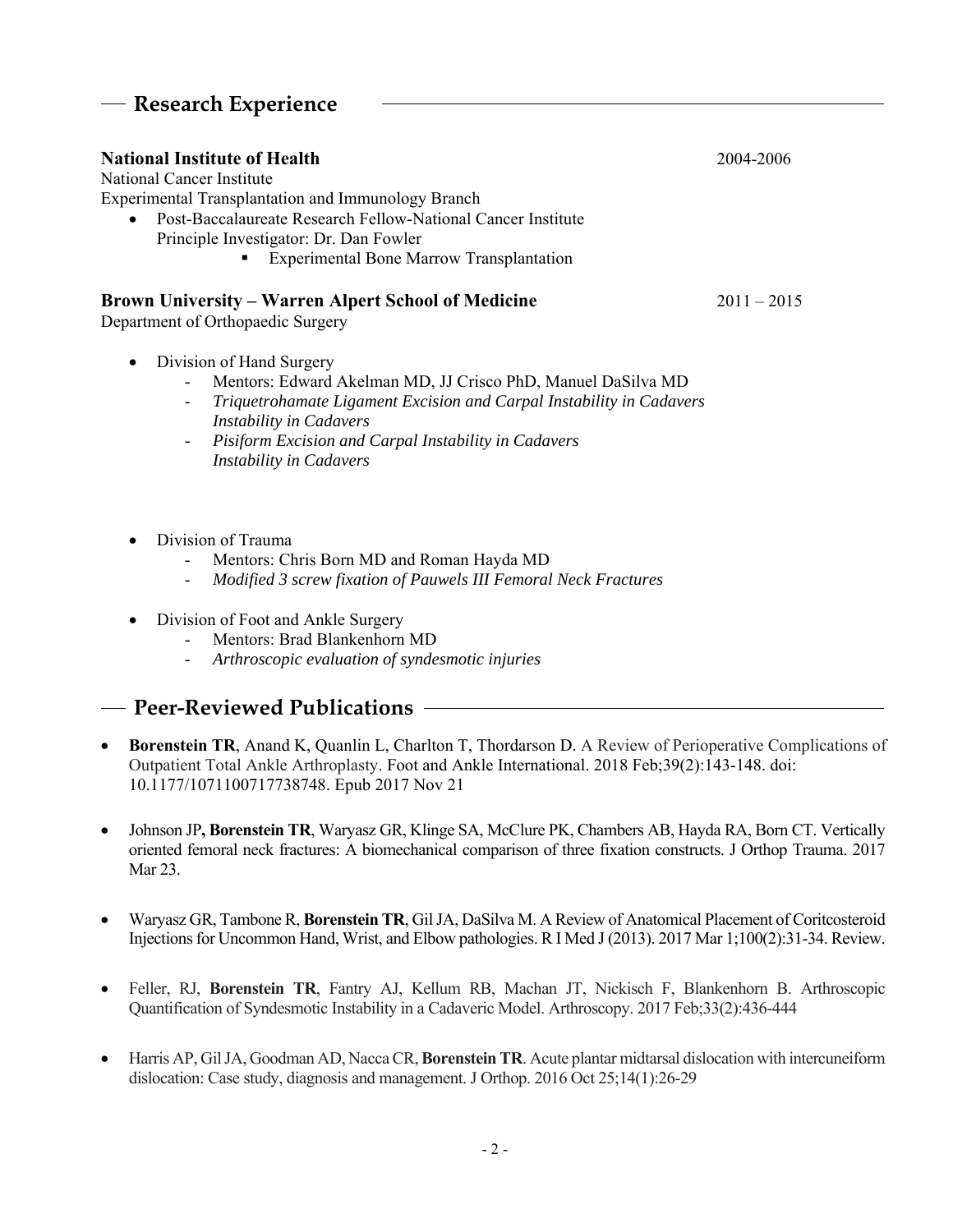- **Borenstein TR**, Cohen B, Kane, P. High Pressure injection to the great toe with river water: a case report. Accepted R I Med J (2013). 2015 Nov 2;98(11):38-41.
- **Borenstein TR**, Cohen E, McDonnell M, Kamal RN, Hayda RA. Deltoid Compartment Syndrome After Prolonged Lateral Decubitus Positioning: A Case Report *JBJS Case Connect*, 2015 May 27; 5 (2): e45
- Eberson CP, Hsu RY, **Borenstein TR**. Procedural Sedation in the Emergency Department. J Am Acad Orthop Surg. 2015 Apr;23(4):233-42
- Pidgeon T, **Borenstein TR**, Daniels AH, and Hayda RA. Understanding Multiple Sclerosis: Essentials for the Orthopaedic Surgeon. JBJS Reviews. 2014 Jul; 2 (7): e3
- Erdmann AA, Gao ZG, Jung U, Foley J, **Borenstein TR**, Jacobson KA, Fowler DH. Activation of Th1 and Tc1 cell adenosine A2A receptors directly inhibits IL-2 secretion in vitro and IL-2-driven expansion in vivo. Blood. 2005 Jun 15;105(12):4707-14. Epub 2005 Mar 3.
- Foley JE, Jung U, Miera A, **Borenstein TR**, Mariotti J, Eckhaus M, Bierer BE, Fowler DH. Ex vivo rapamycin generates donor Th2 cells that potently inhibit graft-versus-host disease and graft-versus-tumor effects via an IL-4-dependent mechanism. J Immunol. 2005 Nov 1;175(9):5732-43.
- Jung U, Foley JE, Erdmann AA, Toda Y, **Borenstein TR**, Mariotti J, Fowler DH. Ex vivo rapamycin generates Th1/Tc1 or Th2/Tc2 Effector T cells with enhanced in vivo function and differential sensitivity to posttransplant rapamycin therapy. Biol Blood Marrow Transplant. 2006 Sep;12(9):905-18.
- Mariotti J, Foley J, Jung U, **Borenstein TR**, Kantardzic N, Han S, Hanson JT, Wong E, Buxhoeveden N, Trepel JB, Fojo AT, Telford W, Fowler DH. Ex vivo rapamycin generates apoptosis-resistant donor Th2 cells that persist in vivo and prevent hemopoietic stem cell graft rejection. J Immunol. 2008 Jan 1;180(1):89-105.

#### **Poster/Podium Presentations**

- **Borenstein TR**, Anand K, Quanlin L, Charlton T, Thordarson D. A Review of Perioperative Complications of Outpatient Total Ankle Arthroplasty. Podium presentation for 2018 National Meeting of AAOS
- **Borenstein TR**, Anand K, Quanlin L, Charlton T, Thordarson D. A Review of Perioperative Complications of Outpatient Total Ankle Arthroplasty. Poster presentation for 2016 National Meeting of AOFAS
- Feller RJ, **Borenstein TR**, Fantry AJ, Blankenhorn B Arthroscopic evaluation of syndesmotic injuries. Podium presentation at the 2015 National Meeting of AOFAS.
- **Borenstein TR**, Kamal RN, Rainbow M, Crisco JJ, Akelman E. Kinematic analysis of the pisotriquetral joint Poster presentation for 2015 ASSH meeting